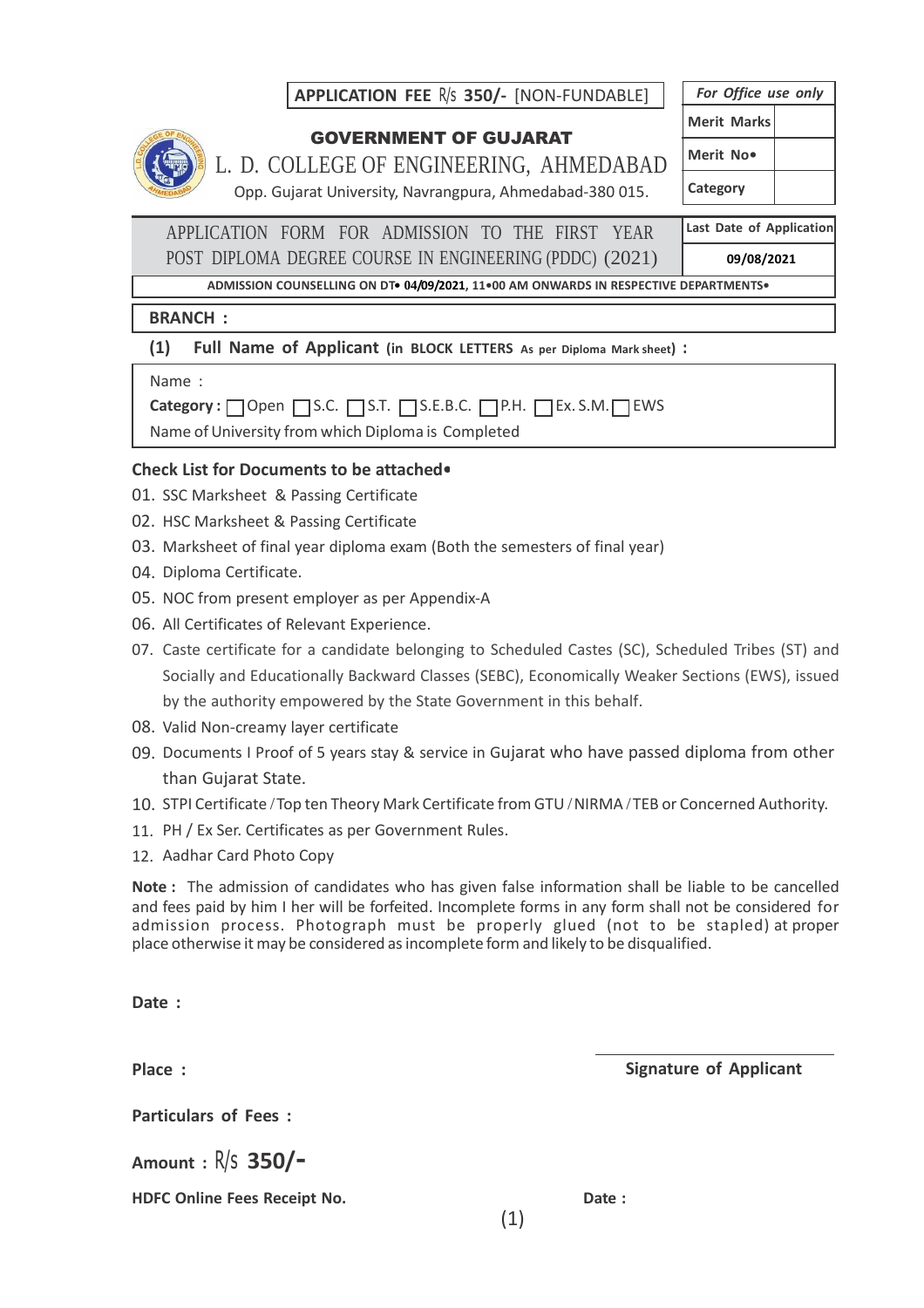

## GOVERNMENT OF GUJARAT

L. D. COLLEGE OF ENGINEERING, AHMEDABAD Opp. Gujarat University, Navrangpura, Ahmedabad-380 015.



# APPLICATION FORM FOR ADMISSION TO THE FIRST YEAR POST DIPLOMA DEGREE COURSE IN ENGINEERING (PDDC) (2021)

**ADMISSION COUNSELLING ON DT. 04/09/2021, 11.00 AM ONWARDS IN RESPECTIVE DEPARTMENTS.**

#### **BRANCH :**

#### **(1) Full Name of Applicant (in BLOCK LETTERS As per Diploma Mark sheet) :**

| Surname             | Affix Recent                |
|---------------------|-----------------------------|
| Name (Mr./Ms.)      | Passport Size               |
| Father's Name       | Photograph of               |
| Mother's Name       | candidate with<br>Signature |
| Grand Father's Name |                             |
| Aadhar Card No.:    |                             |

## **(2) Address :**

| Present Address         | Permanent Address       |
|-------------------------|-------------------------|
|                         |                         |
|                         |                         |
|                         |                         |
| PINCODE:                | PINCODE:                |
| Phone (with STD code) : | Phone (with STD code) : |
| Mobile:                 | Mobile:                 |
| E-mail:                 | $E$ -mail:              |

#### **(3) Present Employer's Name & Address :**

|     | Name:                                                                                                           |
|-----|-----------------------------------------------------------------------------------------------------------------|
|     | Address :                                                                                                       |
|     |                                                                                                                 |
|     |                                                                                                                 |
|     | PINCODE:                                                                                                        |
|     | Phone (with STD code) :<br>$(M)$ :<br>$E$ -mail:                                                                |
| (4) | Date of Birth :<br>[DD-MM-YYYY]                                                                                 |
| (5) | <b>Nationality:</b>                                                                                             |
| (6) | [DD-MM-YYYY]<br>Date from which staying in Gujarat                                                              |
|     | [Applicable to Diploma Holder from other States]                                                                |
| (7) | Category: □ Open □ S.C. □ S.T. □ S.E.B.C. □ P.H. □ Ex. S.M.□ EWS<br>[Attach certificate of competent authority] |
|     | $\left 2\right $                                                                                                |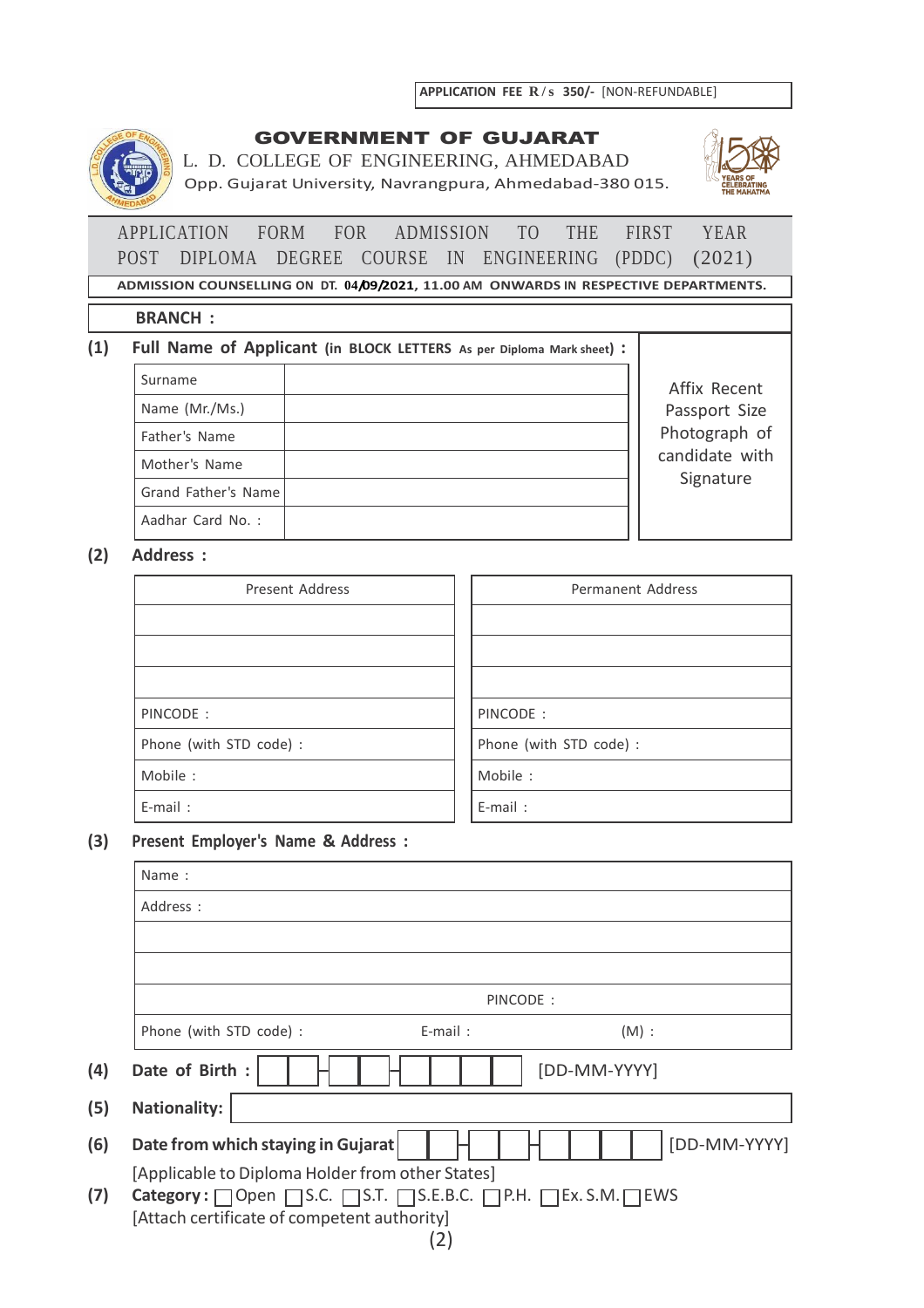#### **(8) Educational Qualification :**

| Sr. |              |                           | Month &                   | <b>Total Marks</b> |        |                           |  |  |
|-----|--------------|---------------------------|---------------------------|--------------------|--------|---------------------------|--|--|
| No. | Name of Exam | <b>Board I University</b> | Year of<br><b>Passing</b> | Obtained           | Out of | No. of<br><b>Attempts</b> |  |  |
| 1.  | S.S.C.       |                           |                           |                    |        |                           |  |  |
| 2.  | H.S.C.       |                           |                           |                    |        |                           |  |  |
| 3.  | Diploma      |                           |                           |                    |        |                           |  |  |
| 4.  |              |                           |                           |                    |        |                           |  |  |
| 5.  |              |                           |                           |                    |        |                           |  |  |

# **(9) (A) TEB Students Non-MPEC Students MPEC Students**

**Other Students Specify (Except GTU) ............**

(Top Ten Subjects / Prefinal & final semester marks secured in external theory papers only, Certificate from concern Authority / University to be attached Like Nirma, Kherva, MSU etc.)

| Date of Diploma Passing |  |  |  |  |  |  |  |  |  | <b>IDD-MM-YYYY</b> |
|-------------------------|--|--|--|--|--|--|--|--|--|--------------------|
|-------------------------|--|--|--|--|--|--|--|--|--|--------------------|

| Sr. | <b>Subject Name</b> | Subject Code |          | <b>External Theory Marks</b> |                 | <b>Aggregate Marks</b> |
|-----|---------------------|--------------|----------|------------------------------|-----------------|------------------------|
| No. |                     |              | Obtained | Out of                       | <b>Obtained</b> | Out of                 |
| 01  |                     |              |          |                              |                 |                        |
| 02  |                     |              |          |                              |                 |                        |
| 03  |                     |              |          |                              |                 |                        |
| 04  |                     |              |          |                              |                 |                        |
| 05  |                     |              |          |                              |                 |                        |
| 06  |                     |              |          |                              |                 |                        |
| 07  |                     |              |          |                              |                 |                        |
| 08  |                     |              |          |                              |                 |                        |
| 09  |                     |              |          |                              |                 |                        |
| 10  |                     |              |          |                              |                 |                        |
|     |                     | Total:       |          |                              |                 |                        |

## **(9) (B) For GTU Students**

| Date of Diploma Passing |  |  |  |  |  |  |  |  | ' [DD-MM-YYYYi |
|-------------------------|--|--|--|--|--|--|--|--|----------------|
|-------------------------|--|--|--|--|--|--|--|--|----------------|

(Last Result Declaration Date)

| Sr.<br>No. | Semester                | <b>STPI Certificate From</b><br><b>GTU to be Attached</b> | <b>Aggregate CPI</b> |
|------------|-------------------------|-----------------------------------------------------------|----------------------|
| 01         | 05 / Pre Final Semester |                                                           |                      |
| 02         | 06 / Final Semester     |                                                           |                      |
|            |                         | $\cdot$ $\cdot$                                           |                      |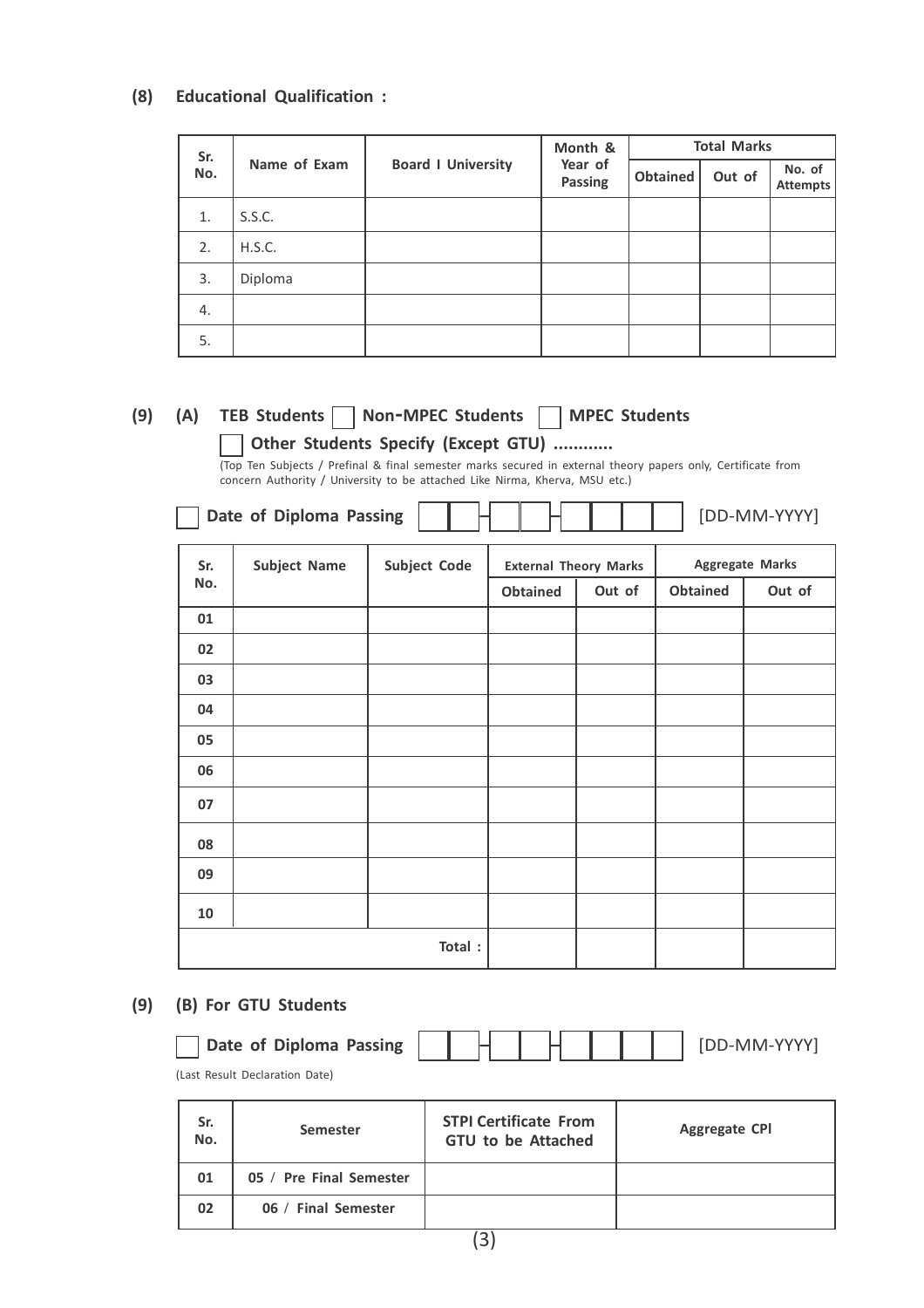| Sr.                      | Name of Employer & | Designation | Name of<br>Job & | Joining<br>Date Format | Leaving<br>Date Format | Duration of<br><b>Service</b> |       |     |
|--------------------------|--------------------|-------------|------------------|------------------------|------------------------|-------------------------------|-------|-----|
| No.                      | <b>Address</b>     |             | <b>Duty</b>      | D/M/Y                  |                        | Year                          | Month | Day |
|                          |                    |             |                  |                        |                        |                               |       |     |
|                          |                    |             |                  |                        |                        |                               |       |     |
|                          |                    |             |                  |                        |                        |                               |       |     |
|                          |                    |             |                  |                        |                        |                               |       |     |
|                          |                    |             |                  |                        |                        |                               |       |     |
| <b>Total Experience:</b> |                    |             |                  |                        |                        |                               |       |     |

## **(10) Experience after passing the final qualifying examination up to dt.01-**

*I certify that the above information is correct to the best of my knowledge. Tick the relevant certificates attached herewith in sequence as per check list.*

**Date: ............................**

**Place : ............................................. Signature of Applicant**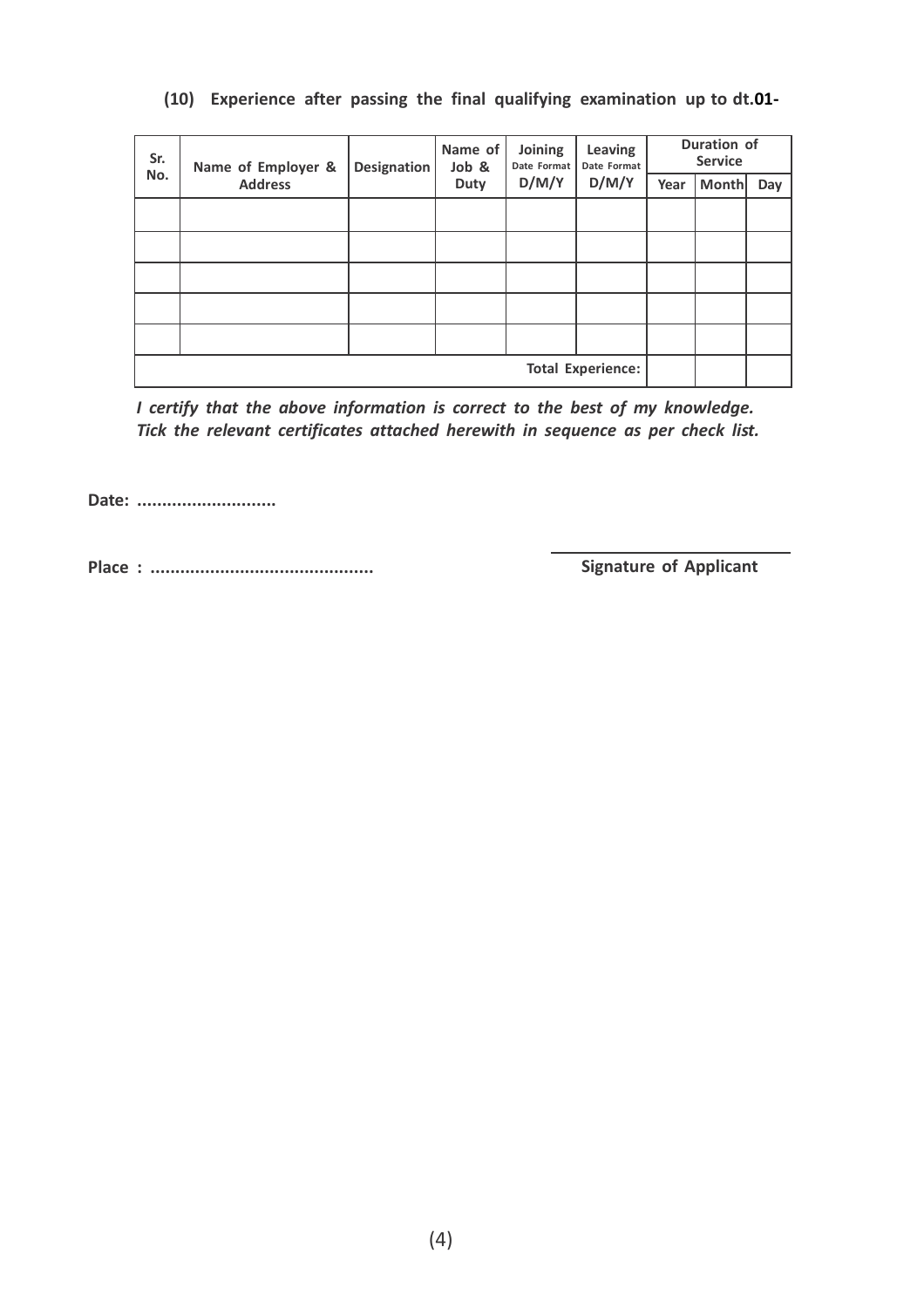# TO BE PRINTED ON LETTER HEAD OF COMPANY / EMPLOYER

## POST DIPLOMA DEGREE COURSE IN ENGINEERING (PDDC) (2021) APPLICATION FORM FOR ADMISSION TO THE FIRST YEAR

# APPENDIX · A

| --- (Name of organization) since--- |
|-------------------------------------|
|                                     |

He/ She is working in -------------------------------------- area. He / She is drawing salary of rupees ---------------------------- per month. He / She is permitted to attend the PDDC course if admitted. It is also certified that his/her work place/organization/firm is within the 45 Kms. Limit from L. D. College of Engineering, Ahmedabad. His/hers duty hours in this organization shall be adjusted so that he/she will be able to attend the college.

## **Office Seal Signature of Employer Seal of the Organization**

**Date-: ................................**

**Place-: ...............................**

*Self-employed candidate has to produce certificate such as GST / Income Tax No. PAN / Establishment of business / Letter head of firm etc.*

**Note ·**

*Appendix -A must be typed, printed & submitted in present company / organization letter head only IN WHICH CURRENTLY YOU ARE WORKING.*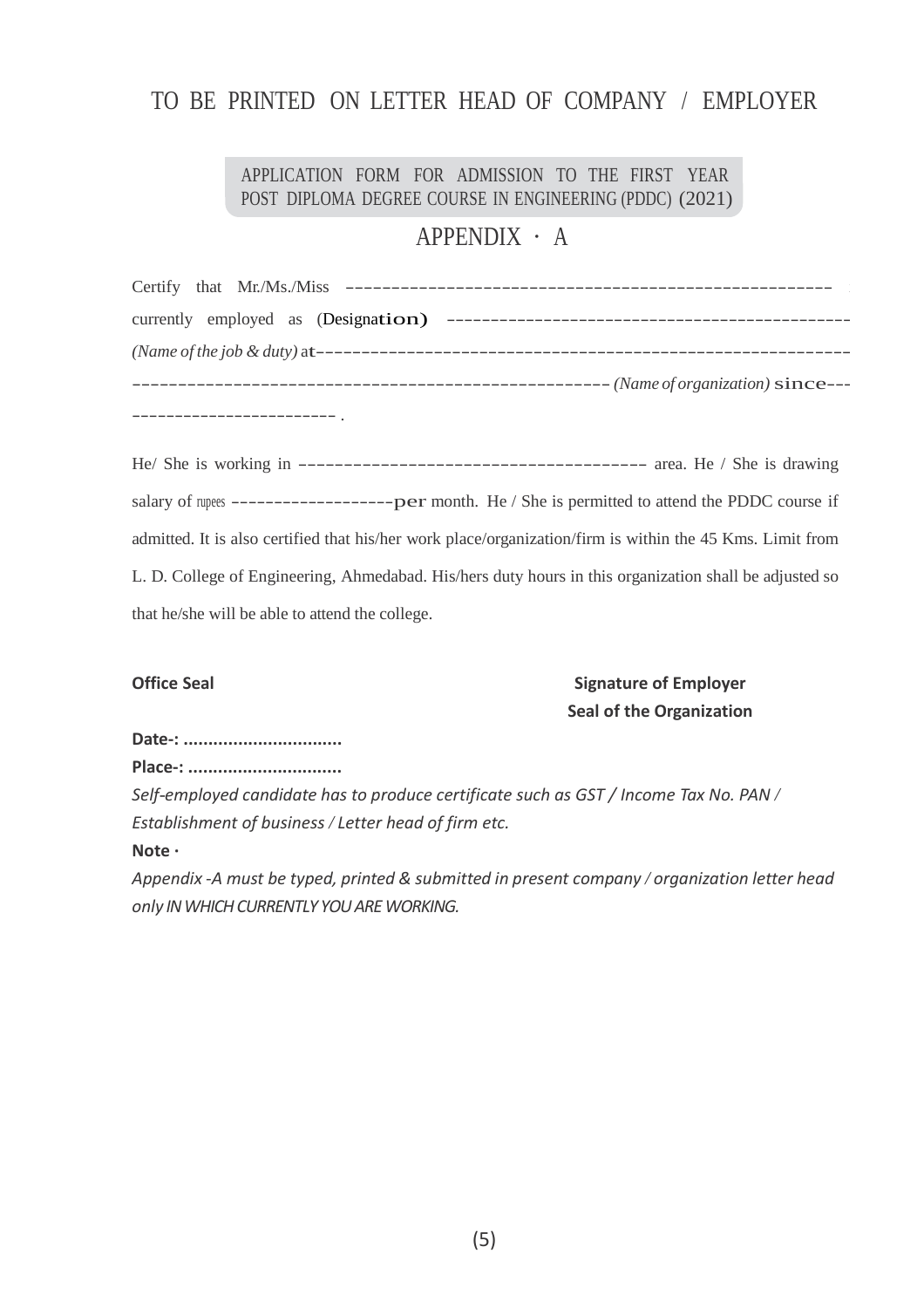

## Government of Gujarat L. D. College of Engineering, Ahmedabad Opp. Gujarat University, Navarangpura



APPLICATION FORM FOR ADMISSION TO THE FIRST YEAR POST DIPLOMA DEGREE COURSE IN ENGINEERING (PDDC) (2021)

# I N S T R U C T I O N S

#### **APPLICATION SHOULD BE ATTACHED BY SELF ATTESTED COPY OF :**

- 1. S.S.C. Certificate and Marksheet. H.S.C. Certificate and Marksheet.
- 2. Marksheet of final year diploma exam (both semesters of final year).
- 3. Diploma Certificate.
- 4. Certificate from the present employer giving the details of your professional experience and recommendation letter for admission to the above courses as given in Appendix-A Specifically mentioning that the employer has no objection to your admission and that he will give you full facility to attend the college regularly if admitted.
- A candidate seeking admission on reserved seatshall be required to produce a Certificate of Caste: The SEBC candidate has to produce valid non-inclusion in Creamy Layer Certificate in addition to the caste certificate. 5.
- Candidates who have passed diploma from other states shall have to produce proof of stay & service of 5 years in Gujarat. 6.

## **EXTRACTS OF THE RULES FOR GENERAL GUIDANCE FOR ADMISSION TO THE POST DIPLOMA DEGREE COURSES FOR DIPLOMA HOLDERS**

- 1. The minimum qualification required for admission to the post diploma degree courses are :
	- Diploma in respective branch with at least 45% marks of the State Council of Technical Education.
	- Practical and/or teaching experience of at least 2 years in the corresponding branch (after obtaining diploma) for candidates from Gujarat Sate and at least 5 years experience and stay in Gujarat State after passing diploma for the candidates who have passed their diploma examination from the state other than Gujarat State. And
	- at the time of admission and during study he must actively engaged in industry or profession in and around Ahmedabad and at the start of the every semester He/She has to give NOC form present employer to the institute as per Annexure-B Second semester on wards.
- 2. The college is affiliated to the Gujarat Technological University and the examination for these courses will be conducted by G.T.U. For award of Degree, Post Diploma Degree course in Civil, Mechanical, Electrical and Electronics and communication branches are of eight semester duration.
- Tuition Fee is per Government of Gujarat/Institute norms. 3.
- The course will be conducted in the evening from 6.15 p.m. to 9.25 p.m. from Monday to Saturday and Sunday (If required).Timing likely to be extended as per GTU syllabus. 4.
- The seats are reserved for SC/ST/SEBC/P.H./Ex. Serviceman and EWS (Resolution No. EWS/122019/ 45903/A of Department of Social Justice and Empowerment, Govt. of Gujaratdated 11-02-2019) and Resolution No. PRCH/102019/129/2 of Education Department, Govt. of Gujarat dated 08-03-2019) as per prevailing Government of Gujarat rules. 5.
- Applications received after 5.00 p.m. of the last date mentioned on the application form & incomplete application will be rejected. 6.
- Studentsstudying in Post Diploma Degree Course are not eligible for Gymkhana activities. 7.
- The admission of candidates who has given false information shall be liable to be cancelled and fees paid by him / her will be forfeited. 8.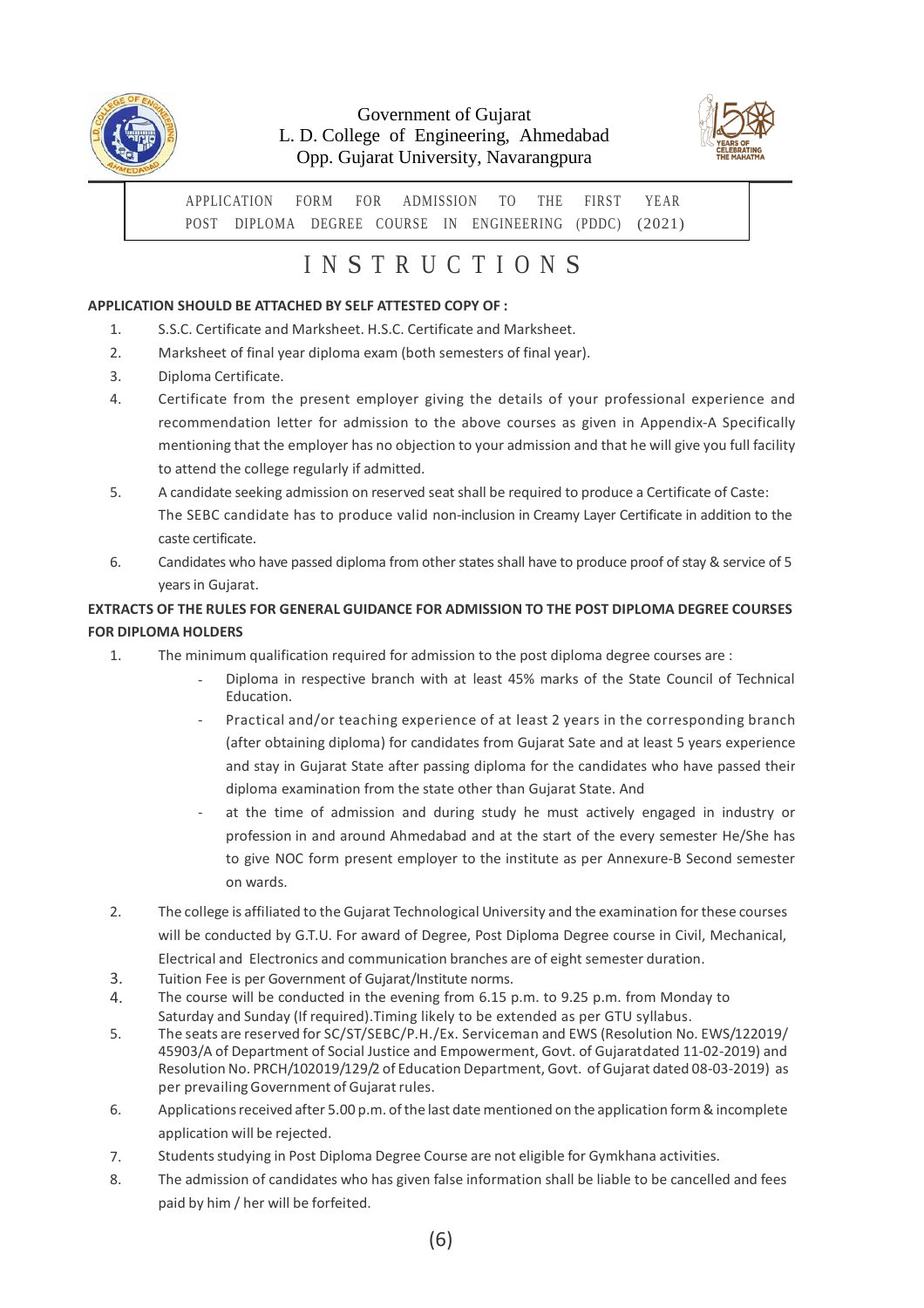- 9. No caste certificate shall be valid unlessitis duly stamped,signed and issued by the authority empowered by the Government of Gujarat.
- The SEBC candidate has to produce valid non-inclusion in Creamy Layer Certificate in addition to the caste certificate. 10.
- If candidate seeks admission on reserved seats and fails to submit the cast certificates / Valid Non Creamy layer Certificate as required, his candidature shall be considered for admission under unreserved category. 11.
- If a candidate of reserved category gets admission on unreserved seat in order of merits, he may be given admission on the unreserved seat according to his preference. 12.
- The admission of a candidate of a reserved category on a reserved seat shall be valid subject to the verification of caste certificate issued to him by the authority empowered by the State Government in this behalf. In case the caste certificate is found to be invalid on verification, he shall not have right to claim his admission on reserved seat and if he has already been granted admission, such admission shall be cancelled. Admission of such candidate may be continued in case of availability of vacant unreserved seats, subject to the condition of eligibility of merit. 13.
- After granting admission to all the candidates of reserved categories on respective reserved seats, the reserved category seats remaining vacant shall be transferred to the unreserved category seats. 14.
- The link named PDDC Admission-2021 Form Fee is provided for form fees payment of Rs. 350/-through HDFC on [www.ldce.ac.in](http://www.ldce.ac.in/) website. Fill the details and make the payment, take the print out of fees paid 15.

Also fill the Google online form provided on ldce.ac.in web site before submitting the hard copy of form duly signed by you along with all the supporting self-attested documents to the respective department with proof of form fees rupees 350/- paid receipt. Same way after getting admission slip after admission process, pay the college fees on line and confirm your admission after submitting the receipt to the respective department. Also admitted studentsshall have to fill the registration form at student section along with the college fee receipt and other documents. Following email ids are there to submit missing documents to respective department online, in such case you need not to visit the Institute.

**16. Key Dates:**

| Sr. No. | <b>Activity</b>                                        | <b>Date - Duration (Tentative)</b> |
|---------|--------------------------------------------------------|------------------------------------|
| 01      | <b>Forms Filling</b>                                   | 08-07-2021 to 09-08-2021           |
| 02      | Online form fee payment                                | 08-07-2021 to 09-08-2021           |
| 03      | Provisional merit list                                 | 23-08-2021                         |
| 04      | Final merit list                                       | 31-08-2021                         |
| 05      | Off line Admission process                             | 04-09-2021                         |
| 06      | Online college fees payment and admission confirmation | UP To 13-09-2021                   |
| 07      | Term start date                                        | As per GTU Academic Calendar       |

17. Use following Email id for your communication to respective department.

a) [pddcec@ldce.ac.in](mailto:pddcec@ldce.ac.in) for EC department, b) [pddcelect@ldce.ac.in](mailto:pddcelect@ldce.ac.in) for Electrical department

c) [pddcmech@ldce.ac.in](mailto:pddcmech@ldce.ac.in) for Mechanical department , d) [pddccivil@ldce.ac.in](mailto:pddccivil@ldce.ac.in) for Civil department.